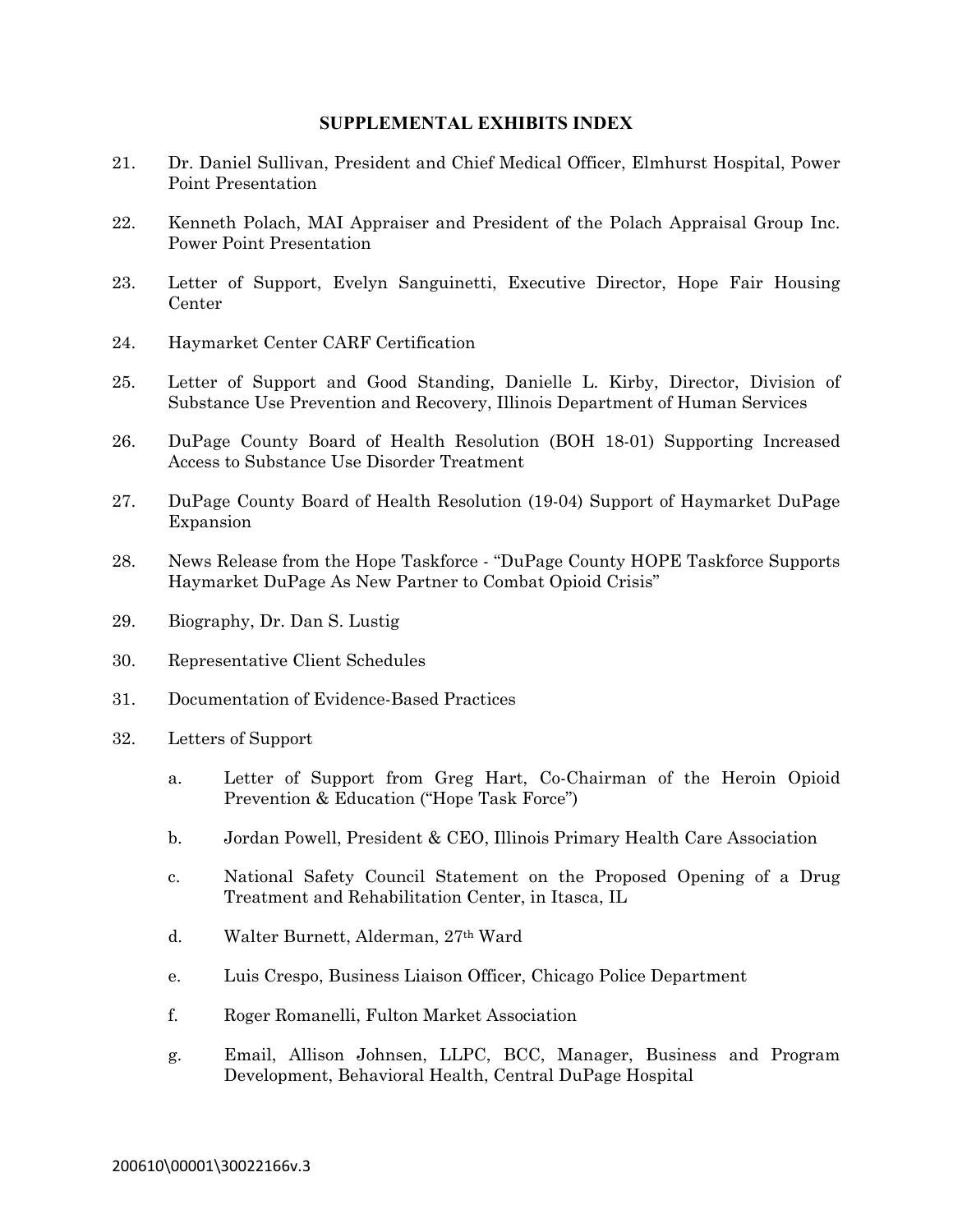- h. Jacob Kinander, CEO, Electri-Flex
- i. Paul Darley, President and CEO, W.S. Darley & Company
- j. Dr. Darryl T. Jenkins, Pastor, Faith Community Church of Itasca
- k. Patrick Sorrentino, President, Trilab Health
- l. Roger, Marge, Steve, and Ben Stefani, Founders and Board Members, Hope for Healing
- m. Laura Fry, Executive Director, Live4Lali, Inc.
- n. Mike Murray, Bloomingdale Township Mental Health Auxiliary
- o. Email, Kathy White, National Recovery Advocacy Project Leader
- p. Facebook post and comments, Robert Butler, Itasca Resident
- q. Email, Lindsey, Itasca Resident
- 33. Published Opinions and Editorials
	- a. Daily Herald Editorial Board, "Addressing a Need in the Suburbs: Rehab Agency's Proposal for Center in Itasca Deserves a Fair Hearing," *Daily Herald*, June 20, 2019
	- b. Kristen McQueary, "Would You Support an Opioid Addiction Treatment Center in Your Neighborhood? Drug Crisis Calls for Real Solutions," *Chicago Tribune*, September 16, 2019
	- c. Felicia Miceli, President, LTM Foundation, "Opposition to Rehab Proposal is Disappointing," *Daily Herald*, September 18, 2019
	- d. Former U.S. Rep. Patrick J. Kennedy, "A Call to Action on Mental Illness," *Daily Herald*, November 8, 2019
	- e. Rachel Nicholson, "Community Should Support Rehab Project," *Daily Herald*, November 14, 2019\
- 34. Substance Abuse Stigma Articles & Citations
- 35. Haymarket Center Fact Sheet
- 36. Coroner Reports: Opioid Deaths
	- a. DuPage County: 2020 Press Release
	- b. Cook County: 2020 Press Release